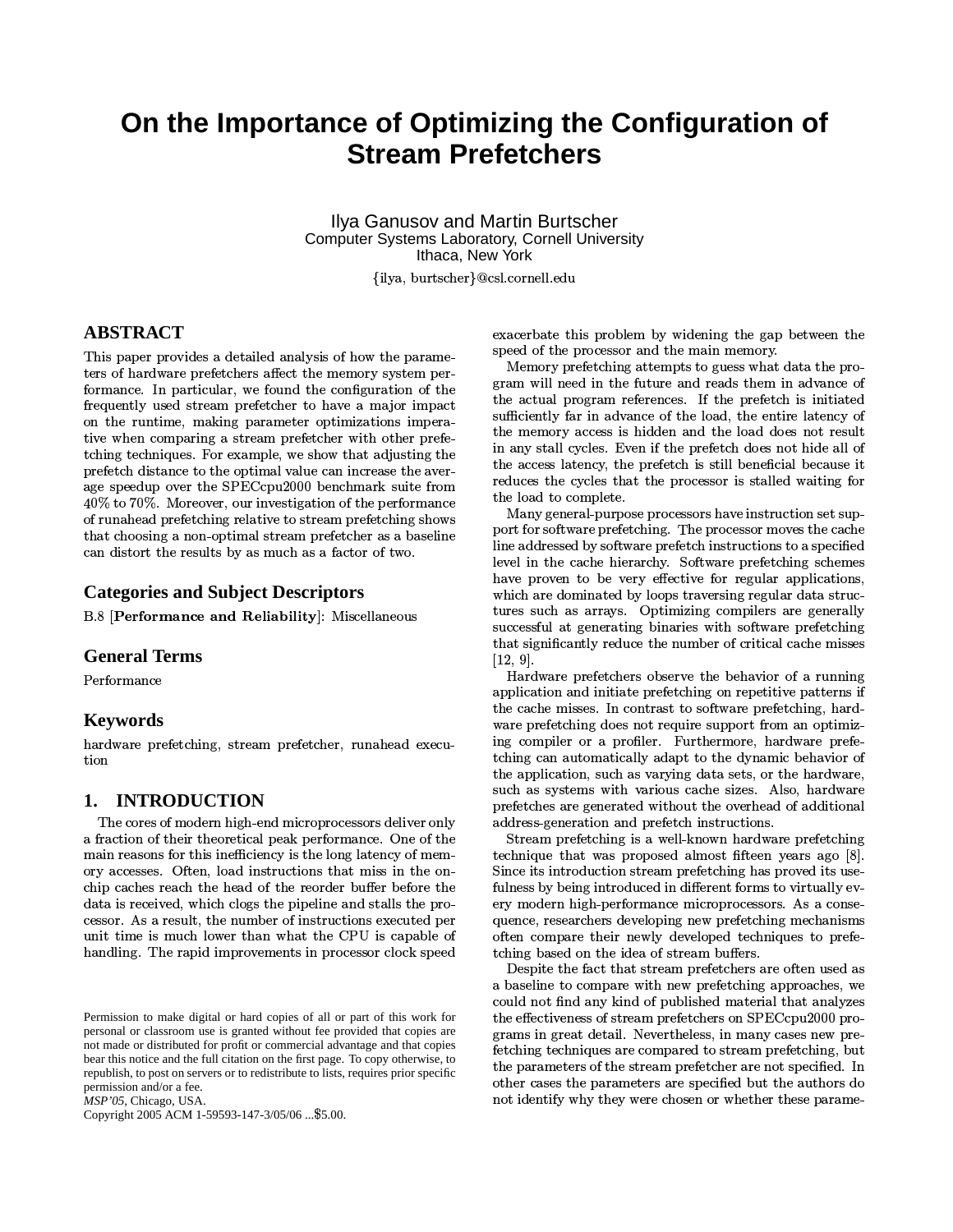ters are optimal for the benchmark suite and microprocessor under investigation.

This paper pursues two goals. The first goal is to provide a thorough analysis of stream prefetcher performance on all SPECcpu2000 programs and to identify the parameters that are the most critical for the stream prefetcher's effectiveness. We found the most crucial parameter to be the prefetch distance. Varying this parameter within a reasonable range can almost double the performance benefit. At the same time, the prefetch distance is probably the most ignored parameter in many prefetching studies. For instance, we analyzed the past 8 years of ISCA submissions and found that out of the four papers that use a stream prefetcher as a baseline for comparing with other prefetching techniques, only two specify the prefetch distance supported by the stream prefetcher.

The second goal of this paper is to provide an example of how non-optimal stream prefetcher parameters can distort evaluation results when stream prefetching is used as a baseline in a comparison with other prefetching schemes. To this end, we evaluate runahead execution [13] on several baselines with the same stream prefetcher but different prefetch distances. One may think that since runahead execution and stream prefetching target different types of load address patterns, the performance advantage of runahead execution over stream prefetching should stay about the same. However, our simulations show that changing the prefetch distance of the stream prefetcher from a suboptimal to the best value for the SPECcpu2000 benchmark suite reduces the average performance advantage of runahead execution from 13.7% to 7%. Note that we are not trying to say that runahead execution is a bad prefetching technique (we think it is great), but rather we are showing that using non-optimized stream prefetchers can results in an unfair comparison.

The rest of the paper is organized as follows. Section 2 provides an overview over the related work on stream prefetching. Section 3 describes the design of the stream prefetcher used in this study and the simulation methodology. Section 4 provides the sensitivity study of the stream prefetcher parameters and our case study of evaluating the performance benefit of runahead execution over stream prefetching with different parameters. Section 5 concludes the paper.

### **RELATED WORK**  $2.$

Hardware prefetching is an active area of research and several aggressive schemes have been proposed to mitigate the increasing performance impact of cache misses. In this work we use only the class of stream prefetchers, hence we limit our discussion to stride-based hardware stream prefetching mechanisms.

A stream prefetcher is usually located between the L1 and the L2 cache, monitoring the L1 cache miss requests that are delivered to the L2 cache. Stream prefetchers identify distinct streams within the sequence of the L1 cache misses, associate strides with each of the identified streams, and issue memory requests for the addresses further ahead in the stream. This kind of prefetching is usually effective for regular and structured workloads, including many highperformance and technical computing applications [8]. The simplest form of stride prefetching is next-sequential prefetching in which the prefetcher issues a request for line  $L+1$ 

as soon as line L is referenced  $[3, 14]$ . Depending on the design complexity of the stream prefetchers, they can either detect streams with a unit stride or they can handle both unit and non-unit stride streams. A unit-stream prefetcher observes misses for sequential cache lines and prefetches additional sequential cache lines. More sophisticated stream prefetchers handle streams with non-unit strides, e.g., observing misses for cache lines L,  $L+4$ , and  $L+8$ , a non-unit stream prefetcher issues a prefetch for line  $L+12$  [12]. A unit stream prefetcher will not be able to detect such a stream since it can only prefetch streams with the miss pattern L,  $L+1$ ,  $L+2$ , etc. 2-delta stride prediction allows preventing single unrelated misses from causing the prefetcher to deviate from the correct stride [4].

In many cases the L1 cache miss addresses are composed of an interleaving of several streams. A typical case of multiple streams is the traversal of several arrays within a matrix-matrix multiplication loop. Stream prefetchers employ special mechanisms to decipher and disambiguate interleaving streams. If the memory hierarchy propagates the program counter (PC) of the instructions that cause cache misses beyond the L1 cache, the prefetcher can attribute misses to specific instructions and track streams on a per PC basis [1, 5, 6]. If PC information is not available, the stream prefetcher needs to identify distinct streams within the global memory access pattern. Minimum delta prediction and memory partitioning were proposed to handle this problem. Minimum delta prediction associates a miss with the stream or prior miss that is the closest [19]. Memory partitioning partitions the physical memory address space into regions and attributes all misses falling within a single region to a single stream [19]. The scheme used in this paper is based on the minimum delta approach.

The benefit from prefetching is largely determined by the timeliness of the issued prefetches. If prefetches are issued too late, they will hide only a fraction of the memory access latency. Stream prefetchers control the timeliness of prefetching by prefetching several stream elements ahead of the data consumption of the processor. This number of stream elements is called the prefetching distance and usually corresponds to the number of prefetches issued when a prefetcher learns a new stream. The optimal prefetch distance depends on several implementation-dependent factors, including the memory latency, the available bandwidth and the cache sizes. A very long prefetch distance may result in a lot of redundant prefetches, a waste of valuable memory bus bandwidth and pollution of the caches. If the prefetch distance is too short, prefetches issued by the stream prefetcher hide only a fraction of the memory latency and provide little benefit. To deal with this problem, it was proposed to temporarily delay prefetching or limit the prefetch ahead distance until it becomes more certain that a new stream has been identified [17]. Extending the training period has minimal performance impact but significantly reduces the negative effects of redundant prefetching [5]. Our experimental results are based on fixed prefetch distances.

A stream prefetcher issues prefetches only when encountering a missing load or additionally when detecting the use of a previously prefetched cache line by the processor. In the latter case, the cache notifies the prefetcher when the processor issues the first load to a cache line that was previously requested by the stream prefetcher. After that the prefetcher initiates additional prefetches. This is made pos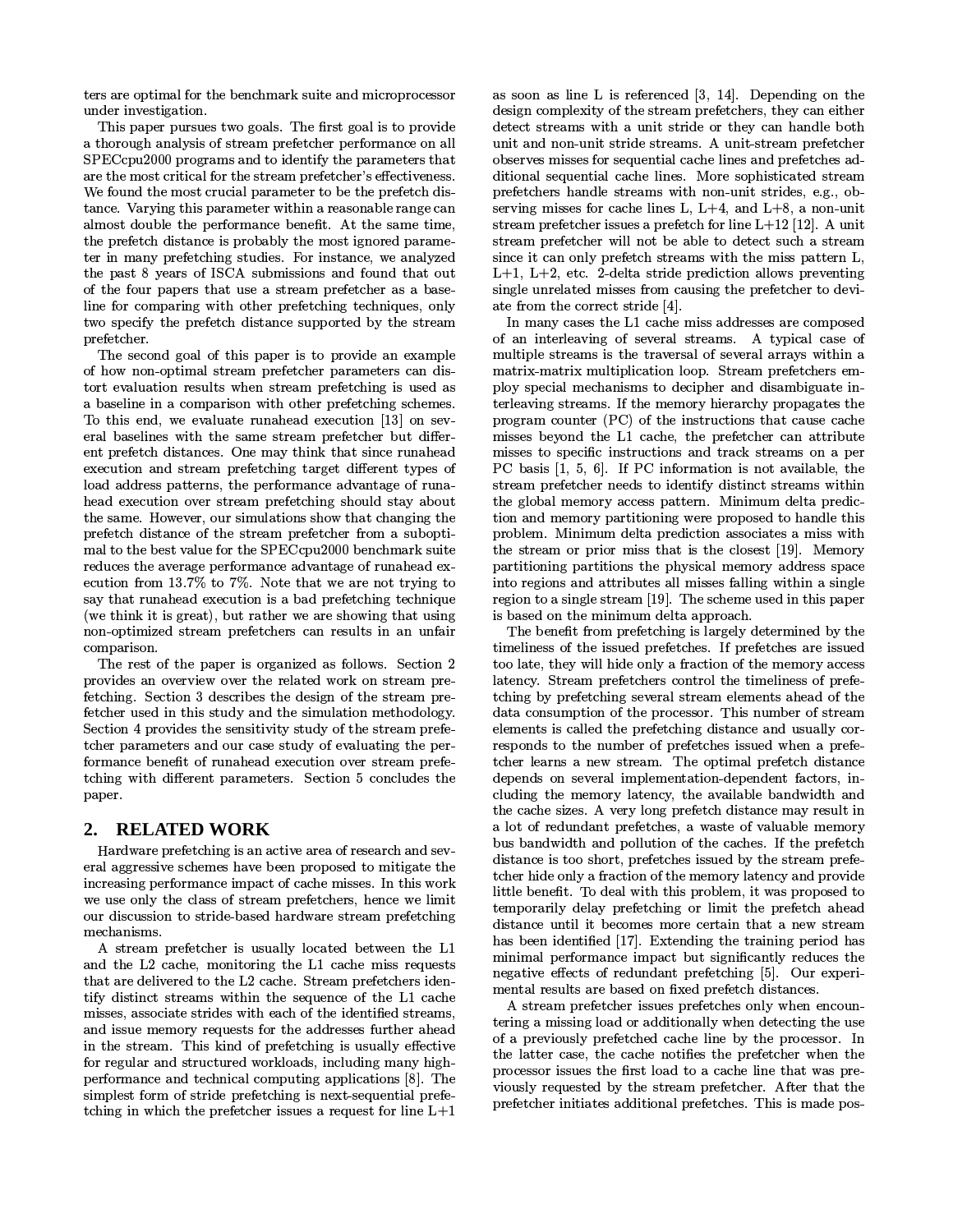sible by "tagging" the cache lines that are being delivered into the cache on behalf of the stream prefetcher. This way the cache controller can easily identify which cache lines were requested by the prefetcher. Tagging allows to completely avoid misses for a particular stream with the exception of the misses incurred while the behavior of the stream is learnt. Furthermore, since the prefetcher is informed as the prefetched data is consumed, additional prefetches can be issued in a more timely fashion [16]. The scheme described in this paper employs tagging.

Stream prefetchers either prefetch directly into the processor's caches or into special prefetch buffers that are accessed in parallel with the processor's caches. The original proposal of stream prefetchers by Jouppi assumed dedicated prefetch buffers, with each stream buffer holding the prefetched data for a single stream [8]. In the original implementation, only the head of each buffer was compared with the memory address of the requests, but later proposals added support to compare requests with all the elements in the stream buffers [5]. Prefetching into dedicated buffers ensures that incorrect prefetches do not pollute the caches [14]. However, the special storage for prefetched data does not only require additional area, but also complicates the design and verification associated with maintaining cache coherency between the stream buffers and the regular caches. The evaluations presented in this paper are based on directly prefetching data into the L1 cache.

### 3. EXPERIMENTAL SETUP

This section describes the organization and operation of the stream prefetcher used in this study as well as the architecture of the processor and the benchmark suite under investigation.

#### **Stream Prefetcher Organization 3.1**

In this paper, we investigate the performance of a stream prefetcher that is capable of detecting both ascending and descending streams with non-unit strides. To detect streams, the prefetcher monitors the addresses of all L1 cache misses. The data address of each cache miss is put into the miss history table of a fixed size. The entries are put into this table in FIFO order. Whenever a stream prefetcher observes an L1 cache miss, it searches the miss history table to find the miss address that is the closest, i.e., it computes the minimum difference between the current miss address and all previous miss addresses in the history table. After it determines this minimum delta, it checks the table again to see if this delta repeats twice. If such a match is found, the stream prefetcher engine allocates a new stream.

To allocate a new stream, the prefetcher needs to have an available stream entry in the stream table. The number of stream entries of a prefetcher determines how many active streams a prefetcher can handle at the same time. The stream prefetcher in this study uses an LRU replacement policy when allocating new entries. After the stream is allocated a stream table entry, the stream prefetcher starts issuing prefetches. In this paper, we refer to the number of prefetches issued after stream allocation as the prefetch distance. All prefetches are delivered directly into the cache and are tagged. If the processor consumes prefetched data, the stream prefetcher is notified of this fact. Upon receiving such a notification, the stream prefetcher looks up its stream table to see which stream entry the consumed address be-

|  |  | Table 1: Simulated processor parameters |
|--|--|-----------------------------------------|
|  |  |                                         |

| Out-of-order exe-<br>cution      | 4-wide fetch/issue/commit, 128-entry<br>64 entry LSQ, 64 reservation<br>ROB.<br>stations, speculative scheduling, squash<br>recovery                                                 |  |  |  |
|----------------------------------|--------------------------------------------------------------------------------------------------------------------------------------------------------------------------------------|--|--|--|
| Functional<br>units<br>(latency) | 4 Int ALUs (1), 2 FP ALUs (2), 2 Int<br>Mul/Div units $(3/20)$ , 2 FP Mul/Div<br>units $(4/12)$ , 2 memory ports, 1 cycle ad-<br>dress generation for memory references              |  |  |  |
| Branch prediction                | Bimodal/gshare hybrid, 8k entries each.<br>meta-predictor 8k entries, 16 RAS, 2k-<br>entry 4 way BTB, 11 cycles minimum<br>misprediction penalty, fetch stops at 1st<br>taken branch |  |  |  |
| system<br>Memory<br>(latency)    | 64kB 2 way 64B line IL1 (2), 64kB 2 way<br>64B line DL1 (2), 1 MB 4-way 64B line<br>$L2(20)$ , main memory $(400)$ , memory bus<br>operates at 1/4 CPU clock frequency               |  |  |  |

longs to. If it finds a match, it increments the corresponding stream address by the stream's stride and issues one new prefetch in order to keep up with the data consumption of the processor.

We use a stream prefetcher that is capable of maintaining different prefetch distances for different levels of caches. This technique was derived from the stream prefetcher used in IBM's POWER 4 processor [18].

Our stream prefetcher can be characterized by three main parameters: the length of the miss history table, the number of stream entries, and the prefetch distance. In Section 4 we characterize how each of these parameters influences the performance of the stream prefetcher.

### **3.2 Simulation Methodology**

We evaluate stream prefetching using an extended version of the SimpleScalar v4.0 simulator [11]. The baseline processor is a four-issue dynamic superscalar microprocessor similar to the Alpha 21264 (Table 1).

We used all integer and floating-point programs from the SPECcpu2000 benchmark suite with the exception of the four Fortran-90 programs. We excluded these programs because of the lack of a compiler. All programs are run with the SPEC-provided reference inputs. The C programs were compiled with Compaq's C compiler V6.3 025 using "-O3 -arch host -non-shared" plus feedback optimization. The C++ and Fortran 77 programs were compiled with  $g$ ++/g77 V3.3 using "-O3-static". We used the SimPoint toolset [15] to identify representative simulation points. Each benchmark is simulated for 500 million instructions after fastforwarding past the number of instructions determined by SimPoint.

### **EXPERIMENTAL RESULTS** 4.

#### 4.1 **Prefetch Distance**

In our first sensitivity study we vary the prefetching distance while keeping the number of stream buffers and the miss history parameters fixed. We chose to use 16 stream buffers and a history length of 16 misses because further increasing these parameters does not provide significant benefits as will be shown in the following subsections. Since our stream prefetcher can use different prefetch distances for the L1 and L2 caches, we perform two experiments to find the optimal distances for the two cache levels.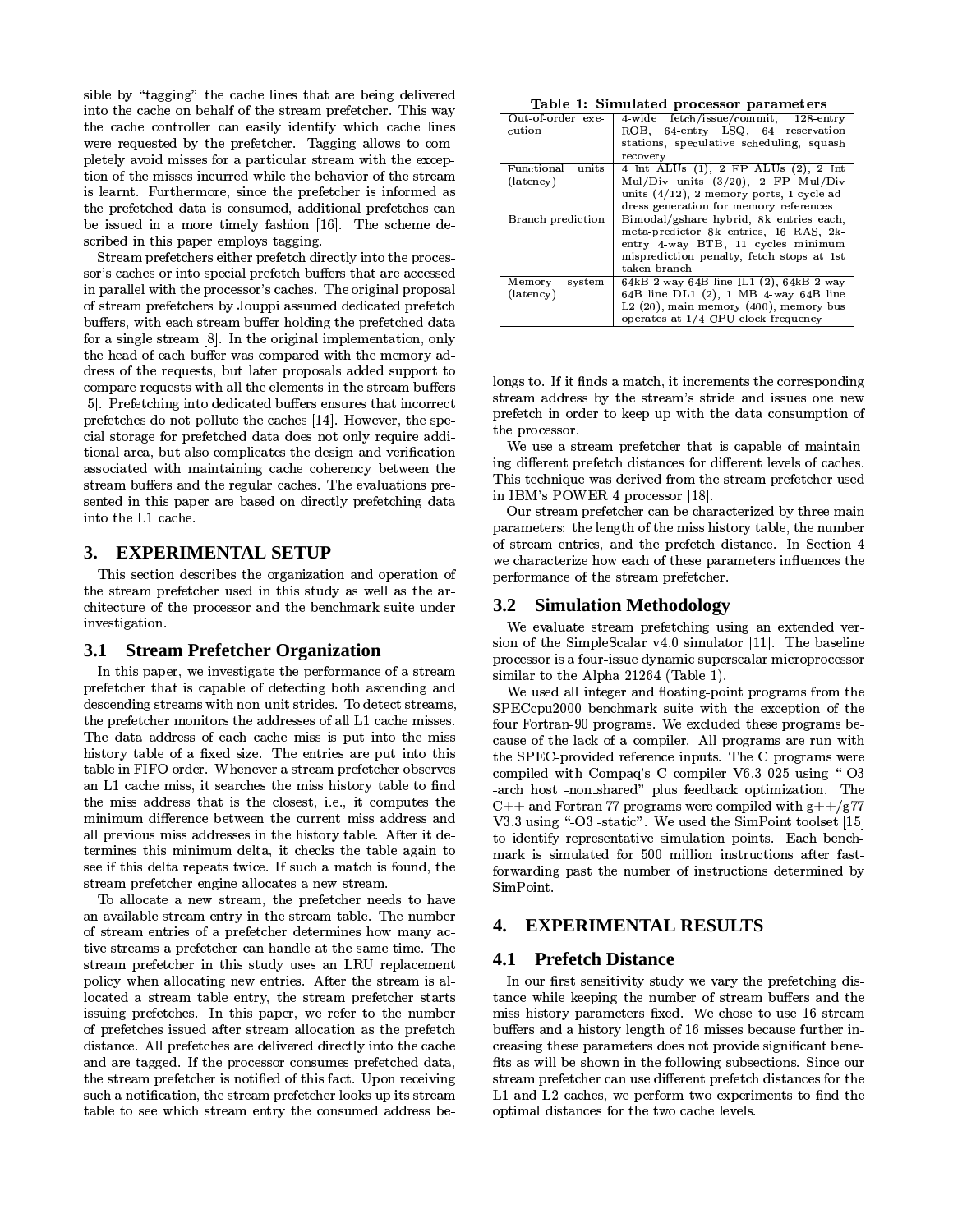

Figure 1: Sensitivity to the L1 cache prefetch distance



Figure 2: Sensitivity to the L2 cache prefetch distance

To investigate the impact of the prefetch distance on the L1 data cache performance, we simulate the baseline with a perfect L2 cache. Figure 1 shows speedup numbers for different prefetch distances. Even though we simulated all distances between 1 and 16, Figure 1 only shows selected parameters to highlight the general trend. The last bar for each benchmark represents the speedup with a perfect L1 cache, i.e., the case when the L1 cache always hits. This gives us an upper bound on the benefit attainable with prefetching.

On average, increasing the prefetch distance initially improves the performance. As the prefetch distance is increased from one to four, the average speedup for the integer programs increases from 4% to 5% and for the floating-point programs from 10% to 14%. After a certain point the negative effects of cache pollution cause slowdowns, and further increasing the prefetch distance does not provide any significant benefit for the integer benchmarks and results in a performance degradation for the floating-point benchmarks (the average speedup drops from  $14\%$  to  $12\%$ ). In case of two benchmarks, twolf and apsi, higher prefetching distances hurt performance relative to the baseline without prefetching, which is mostly due to pollution.

Based on the results from Figure 1, it looks like the optimal prefetch distance for the L1 cache is four since this value yields the best performance with minimal pollution for our

benchmark suite. Therefore, in all further experiments we fix the L1 prefetch distance to four for all programs.

Next, we investigate the performance benefit of varying the prefetching distance for the L2 cache from 4 to 32. The results are shown in Figure 2.

The best average speedup for the integer programs is achieved at a prefetching distance of 16. Further increasing the distance results in additional pollution, which is especially prominent in *qap* and *twolf*. However, the average speedup for the floating-point programs monotonically increases with the prefetch distance. A slight degradation is observed only for ammp. Even though larger prefetch distances result in significant pollution for both integer and floating-point programs, the prefetches hide so much of the memory access latency that they outweigh the negative effects of the pollution in almost all programs.

Another interesting fact to note is that the prefetching distance has a big impact on the performance benefit of the stream prefetcher. For example, changing the prefetch distance from 4 to 32 raises the speedup due to stream prefetching from 84% to 144% in case of the floating-point programs. Individual applications experience even more drastic improvements. Increasing the prefetch distance in equake improves the speedup from 190% to 565%, swim experiences an increase from 300% to 600% and shows a performance very close to that with a perfect cache. While the integer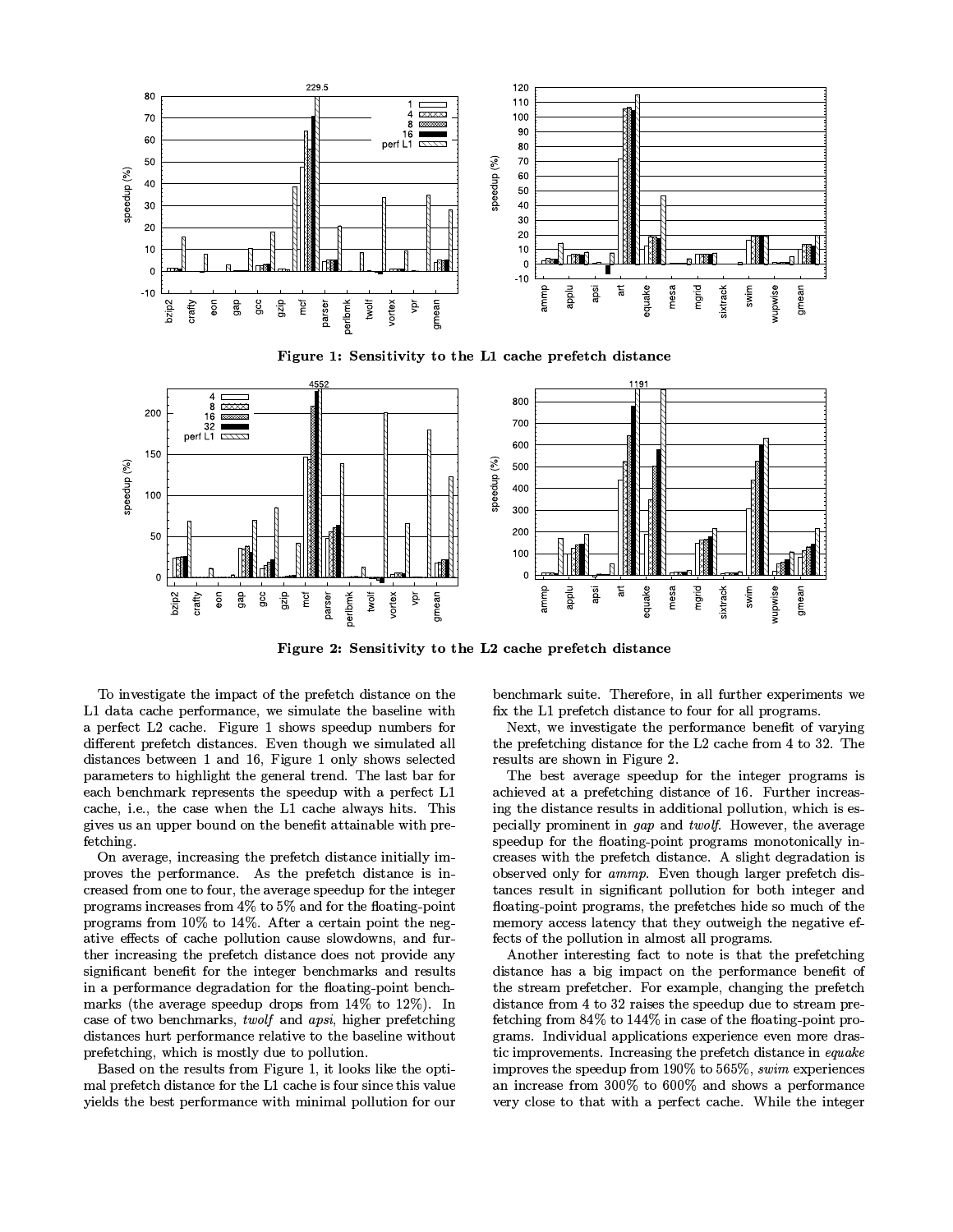

Figure 3: Memory bus utilization as a function of L2 cache prefetch distance



Figure 4: Sensitivity to the number of supported simultaneous streams

programs show less dramatic sensitivity to the prefetch distance, gcc, mcf and parser benefit greatly from an increased prefetch distance as well.

In general, the IPC improvements provided by our stream prefetcher correspond to the results in another recently published study involving stream prefetching [7]. While the absolute numbers for the performance improvements differ slightly, the trend for each program is similar.

Figure 3 shows the utilization of the main memory bus for various stream prefetch distances, averaged over the SPECint and SPECfp applications. The increase in bus utilization due to prefetching is divided into two parts: the increase caused by the reduced execution time and the increase caused by redundant prefetch traffic. Overall, the figure shows that the increase in bus utilization from  $4.1\%$  to  $5.2\%$  is quite tolerable for integer programs. On the other hand, bandwidth demands rise from 22% to 38.2% with increasing prefetch distances for the floating-point programs. Nevertheless, most of the increase comes from the faster execution. In the most aggressive configuration with a prefetch distance of 32, only 0.74% of the bus utilization is directly attributable to useless prefetching. In case of the floating point programs, 3.77% of the total 38.2% bus utilization stems from redundant prefetching.

#### $4.2$ **Number of Simultaneous Streams**

In this subsection we investigate the sensitivity of the stream prefetcher to the number of streams that it can track simultaneously. We vary the number of streams supported by the prefetcher from 1 to 32 and measure the IPC improvement for each value. For all studies in this subsection, the prefetch distance for the L1 cache is set to 4, the prefetch distance for the L2 cache is 16, and the miss address history contains up to 16 last miss addresses.

The results are presented in Figure 4. For most integer and floating-point programs, increasing the number of concurrently supported streams beyond 16 provides little or no benefit. In general, some programs experience a relatively sharp increase in performance when the number of streams is increased from 1 to 8.  $Equake$  is the only program that shows a significant performance improvement when the number of supported streams is increased from 8 to 16.

Figure 4 shows that the SPECcpu2000 benchmark programs rarely exhibit more than 8 active streams at the same time. Therefore, to cover all possible cases it is important to provide a stream prefetcher with the capability to track at least 8 independent streams. Increasing the number of supported independent streams beyond 8 will not make a stream prefetcher more aggressive.

### 4.3 Miss History Length

The last parameter of the stream prefetcher that we investigate is the length of the miss history. To measure the sensitivity of the stream prefetcher to this parameter, we vary the history length from 2 to 64 and measure the IPC improvement for each value. For all studies in this subsection the prefetch distance for the L1 cache is set to 4, the prefetch distance for the L2 cache is 16, and the stream prefetcher can track up to 16 simultaneous streams.

The results are presented in Figure 5. To achieve the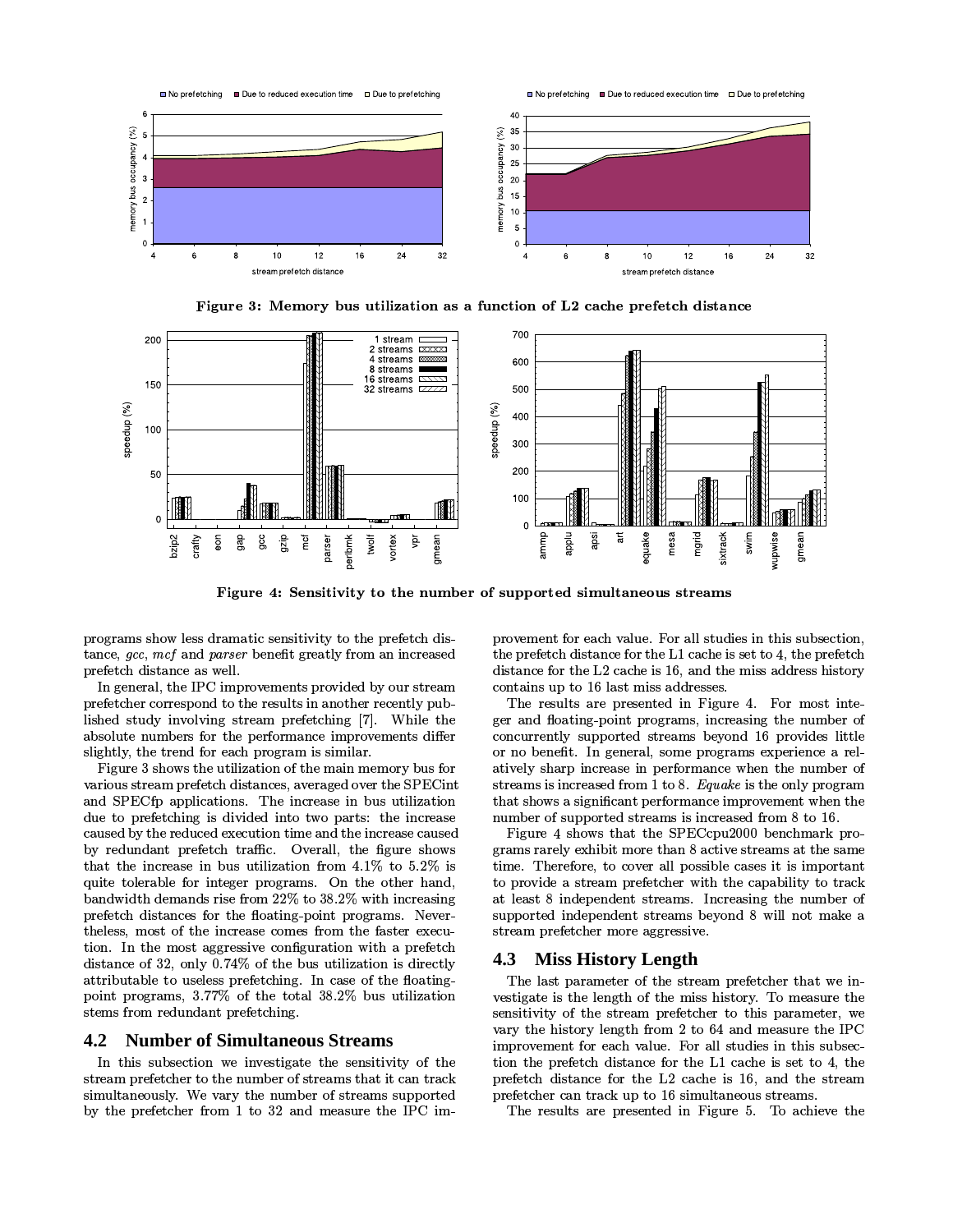

Figure 5: Sensitivity to the length of the miss history

maximum performance benefit, integer programs require at least 8 last miss addresses to be tracked by the stream prefetcher. However, a history of 4 entries already provides most of the benefit. The floating-point programs are more demanding and require a history length of at least 16 miss addresses. Increasing the history length from 4 to 16 boosts the speedup from  $68.2\%$  to  $130.7\%$  for the floating-point programs. Therefore, a history length of at least 16 is required for reaping most of the benefit provided by the stream prefetcher.

### 4.4 **Case Study**

The previous subsections showed that the stream prefetcher performance is highly dependent on the optimal configuration of its parameters. In this section we show that, to make a fair comparison with other prefetching techniques, it is important to choose the stream prefetcher with the best parameters.

As a case in point, we investigate the performance of prefetching based on runahead execution relative to stream prefetching. The concept of runahead execution was first proposed by Dundas and Mudge [2] for in-order processors and further extended by Mutlu et al. [13] to perform prefetching for out-of-order architectures. The runahead architecture "nullifies" and retires all memory operations that miss in the L2 cache and remain unresolved at the time they reach the ROB head. It starts by taking a checkpoint of the architectural state. Then it retires the missing load and the processor enters runahead mode. In this mode the instructions proceed largely normally except for two major differences. First, the instructions that depend on the result of the load that was nullified do not execute but are nullified as well. They commit an invalid value and retire as soon as they reach the head of the ROB. Second, store instructions executed in runahead mode do not overwrite data in memory. When the original nullified memory operation completes, the processor rolls back to the checkpoint and resumes normal execution. All register values produced in runahead mode are discarded.

We implemented a version of runahead execution to study its performance advantage over stream prefetching. Note that runahead execution is added on top of the stream prefetcher, i.e., we measure the performance benefit of using both a stream prefetcher and runahead execution over a baseline that uses only a stream prefetcher. We implemented the ver-



Figure 6: Average speedup of runahead execution over stream prefetcher with different prefetch distances

sion of runahead execution that does not buffer intermediate memory state produced in runahead mode [13] and do not employ load value prediction to assist runahead execution  $[10]$ 

For this study, we fixed the number of stream prefetch buffers and the miss history to 16. We varied the prefetch distance of the stream prefetcher from 2 to 32 and measured the IPC for each configuration with and without runahead execution. Figure 6 presents the geometric-mean speedups of runahead execution over stream prefetching for integer and floating-point programs as the parameters of the baseline stream prefetcher are changed.

The data in Figure 6 demonstrate that the relative performance benefit of runahead execution is highly dependent on the parameters of the baseline stream prefetcher. As the prefetch distance of the stream prefetcher is increased, the average speedup of the integer benchmarks obtained by runahead execution drops from 7.6% to 5.4%. The floatingpoint programs exhibit a much more drastic drop from 24.6% to 9%. The average geometric-mean speedup for the entire SPECcpu2000 suite decreases from  $13.7\%$  to 7%, i.e., by a factor of two. While the performance increase obtained by runahead execution is quite good even with the most aggressive configuration of the stream prefetcher, this case study points out that the use of a non-optimally configured stream prefetcher can result in an unfair comparison of the stream prefetcher relative to other prefetching techniques.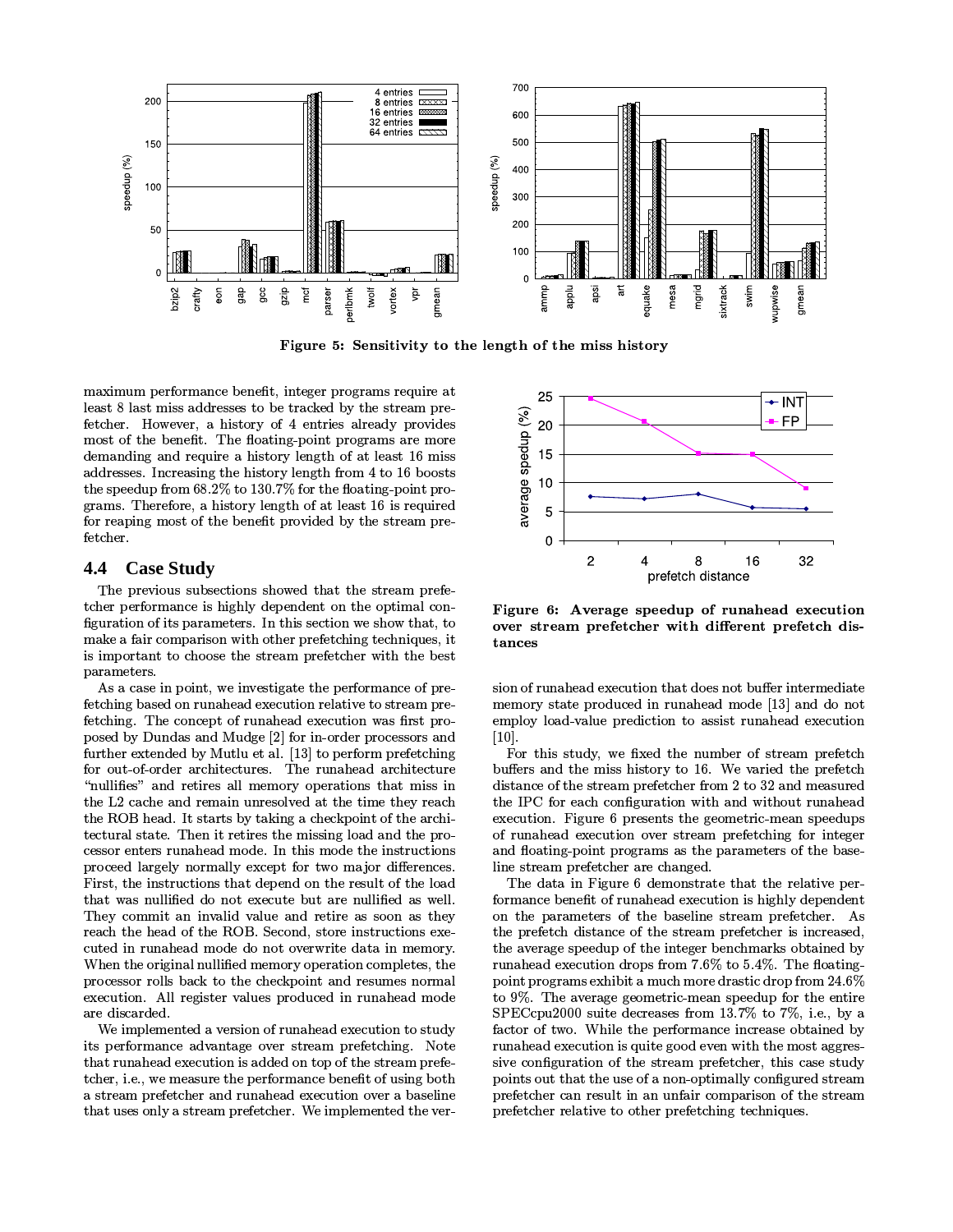The main reason for the decreasing performance gains with the increasing stream prefetch distance is the following. When a short prefetch distance is used, the stream prefetcher can hide only a fraction of the miss latency. Therefore, when the runahead processor issues loads that are already being prefetched by the stream prefetcher, they still take a long time. As a result, the processor enters runahead mode even though the requested data is already being prefetched. While in runahead mode, the processor keeps issuing memory requests that belong to the streams identified by the stream prefetcher during normal execution of the processor. The stream prefetcher observes that the prefetched data is being used and advances the prefetching front, which results in an increased prefetching distance while in runahead mode. Therefore, much of the benefit comes from the fact that runahead execution indirectly increases the prefetch distance of the stream prefetcher.

As we increase the prefetch distance, the stream prefetches hide more and more latency and the processor enters runahead mode less often and for shorter periods of time. Therefore, the benefit of runahead execution due to the advancing of the prefetching front while in runahead mode decreases. Since floating-point programs are more sensitive to the prefetch distance, the performance drop for them is quite significant. Figure 2 demonstrates that integer programs are less sensitive to the prefetch distance, which is why the benefit of runahead execution decreases more gradually.

#### 5. **CONCLUSION**

This paper provides a detailed analysis of how the parameters of hardware stream prefetchers affect the memory system performance in SPECcpu2000 programs. We experiment with different parameters of the stream prefetcher and demonstrate that the same prefetching mechanism can deliver drastically different performance benefits depending on the configuration used. For example, increasing the prefetch distance from 4 to 32 almost doubles the performance benefit delivered by the stream prefetcher in floating-point programs. Therefore, we argue that parameter optimizations are imperative when comparing a stream prefetcher with other prefetching techniques. To emphasize the importance of parameter optimization, we investigate the performance of hardware prefetching based on runahead execution relative to stream prefetching and show that choosing a nonoptimal stream prefetcher as a baseline significantly distorts the results of such a comparison. When a stream prefetcher with sub-optimal parameters is used, runahead execution provides 13% speedup over stream prefetching. When the parameters of the stream prefetcher are adjusted to achieve the maximum speedup for the given benchmark suite and processor architecture, the average speedup provided by runahead execution drops to 7%.

### **REFERENCES** 6.

- [1] F. Dahlgren, M. Dubois, and P. Stenstrm. Sequential hardware prefetching in shared-memory multiprocessors. IEEE Trans. Parallel Distrib. Syst.,  $6(7)$ :733-746, 1995.
- [2] J. Dundas and T. Mudge. Improving data cache performance by pre-executing instructions under a

cache miss. In Proceedings of the 11th international conference on Supercomputing, pages 68-75, 1997.

- [3] R. J. Eickemeyer and S. Vassiliadis. A load instruction unit for pipelined processors. IBM Journal of Research and Development", 37(4):547-564, July 1993.
- [4] K. I. Farkas, P. Chow, N. P. Jouppi, and Z. Vranesic. Memory-system design considerations for dynamically-scheduled processors. In Proceedings of the 24th Annual International Symposium on Computer Architecture, pages 133-143, 1997.
- [5] K. I. Farkas, N. P. Jouppi, and P. Chow. How useful are non-blocking loads, stream buffers and speculative execution in multiple issue processors? In Proceedings of the 1st IEEE Symposium on High-Performance Computer Architecture, page 78, 1995.
- [6] J. W. C. Fu, J. H. Patel, and B. L. Janssens. Stride directed prefetching in scalar processors. In Proceedings of the 25th annual international symposium on Microarchitecture, pages 102-110, 1992.
- [7] S. Iacobovici, L. Spracklen, S. Kadambi, Y. Chou, and S. G. Abraham. Effective stream-based and execution-based data prefetching. In  $ICS$  '04: Proceedings of the 18th annual international conference on Supercomputing, pages 1-11, 2004.
- [8] N. P. Jouppi. Improving direct-mapped cache performance by the addition of a small fully-associative cache and prefetch buffers. In Proceedings of the 17th annual international symposium on Computer Architecture, pages 364-373, 1990.
- [9] S. Kalogeropulos, M. Rajagopalan, V. Rao, Y. Song, and P. Tirumalai. Processor aware anticipatory prefetching in loops. In Proceedings of the tenth international symposium on High Performance Computer Architecture, pages 106-117, 2004.
- [10] N. Kirman, M. Kirman, M. Chaudhuri, and J. F. Martinez. Checkpointed early load retirement. In Proceedings of the 11th International Symposium on High-Performance Computer Architecture, pages  $16 - 27, 2005.$
- [11] E. Larson, S. Chatterjee, and T. Austin. Mase: a novel infrastructure for detailed microarchitectural modeling. In Proceedings of the The Second International Symposium on Performance Analysis of Systems and Software, pages 1-9, 2001.
- [12] T. C. Mowry, M. S. Lam, and A. Gupta, Design and evaluation of a compiler algorithm for prefetching. In Proceedings of the fifth international conference on Architectural support for programming languages and operating systems, pages 62-73, 1992.
- [13] O. Mutlu, J. Stark, C. Wilkerson, and Y. N. Patt. Runahead execution: An alternative to very large instruction windows for out-of-order processors. In Proceedings of the The Ninth International Symposium on High-Performance Computer Architecture, page 129, 2003.
- [14] S. Palacharla and R. E. Kessler. Evaluating stream buffers as a secondary cache replacement. In Proceedings of the 21st annual international symposium on Computer architecture, pages 24-33, 1994.
- [15] T. Sherwood, E. Perelman, G. Hamerly, and